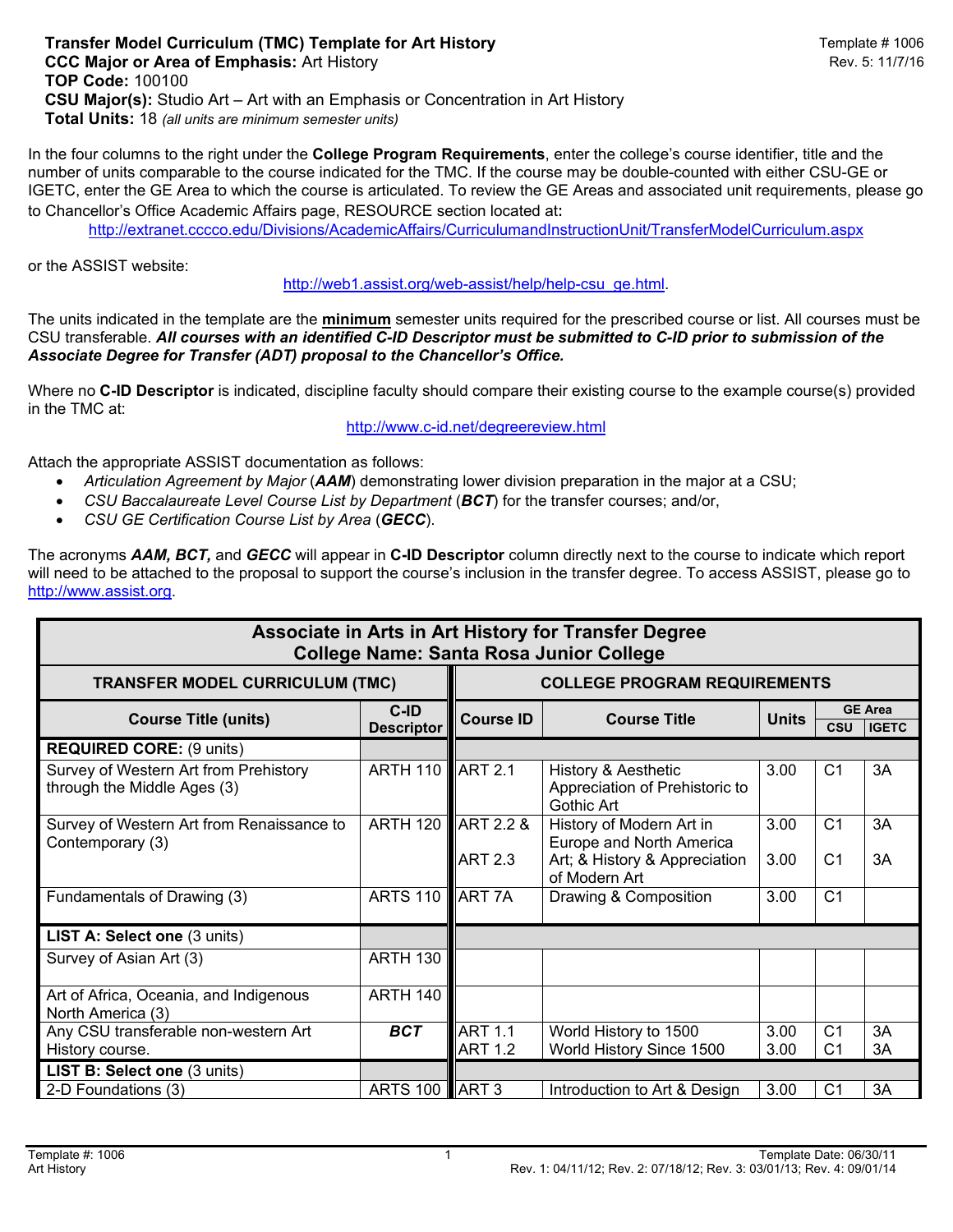| 3-D Foundations (3)                                                                                                             | ARTS 101 ART 5                             |                                        | <b>Three Dimensional Design</b>                                   | 3.00              | C <sub>1</sub>                   |          |
|---------------------------------------------------------------------------------------------------------------------------------|--------------------------------------------|----------------------------------------|-------------------------------------------------------------------|-------------------|----------------------------------|----------|
| Figure Drawing (3)                                                                                                              | <b>ARTS 200</b>                            | <b>ART 12</b>                          | <b>Figure Drawing</b>                                             | $\overline{3.00}$ |                                  |          |
| Introduction to Digital Art (3)                                                                                                 | <b>ARTS 250</b>                            |                                        |                                                                   |                   |                                  |          |
| Introduction to Ceramics (3)                                                                                                    | <b>ARTS 230</b><br><b>OR</b><br><b>AAM</b> | ART 31A                                | <b>Beginning Ceramics</b>                                         | 3.00              |                                  |          |
| Introduction to Photography (3)                                                                                                 | <b>ARTS 260</b><br><b>OR</b><br><b>AAM</b> | <b>ART 19</b>                          | <b>Elementary Photography</b>                                     | 3.00              |                                  |          |
| Sculpture (3)                                                                                                                   | <b>ARTS 240</b><br><b>OR</b><br><b>AAM</b> | ART 33A                                | <b>Beginning Sculpture</b>                                        | 3.00              |                                  |          |
| Any Studio Arts course articulated as CSU                                                                                       | <b>GECC</b>                                | ART <sub>4</sub>                       | Principles of Color                                               | 3.00              | C <sub>1</sub>                   |          |
| <b>GE</b><br><b>OR</b>                                                                                                          | <b>OR</b>                                  | ART 14A<br>ART <sub>24</sub>           | <b>Beginning Painting</b><br>Intro to Printmaking                 | 3.00<br>3.00      |                                  |          |
| Any course articulated as lower division<br>preparation in Studio Arts or similar major at                                      | <b>AAM</b>                                 | ART 27A<br>ART 28A                     | <b>Silkscreen Printmaking</b><br><b>Beginning Etching</b>         | 3.00<br>3.00      |                                  |          |
| a CSU.<br>LIST C: Select one (3 units)                                                                                          |                                            |                                        |                                                                   |                   |                                  |          |
| Any LIST A or B course not already used.                                                                                        |                                            |                                        |                                                                   |                   |                                  |          |
| Any CSU transferable Art History course<br>(Except ARTH 100 - Art Appreciation).                                                | <b>BCT</b>                                 |                                        |                                                                   |                   |                                  |          |
| Any Art or Humanities course articulated as                                                                                     | <b>GECC</b>                                | <b>ANTHRO</b>                          | Native American Art &                                             | 3.00              | C <sub>1</sub>                   | 3A       |
| CSU GE Area C1 or IGETC Area 3A.                                                                                                |                                            | 43<br>DANCE <sub>2</sub>               | Culture<br>Survey of Dance History                                | 3.00              | C <sub>1</sub>                   | 3A       |
|                                                                                                                                 |                                            | <b>GD 15</b>                           | History of Graphic Design                                         | 3.00              | C <sub>1</sub>                   | 3A       |
|                                                                                                                                 |                                            | MEDIA 4                                | Introduction to Mass<br>Communication                             | 3.00              | C <sub>1</sub>                   | 3A       |
|                                                                                                                                 |                                            | MEDIA 14                               | Early Film History                                                | 3.00              | C <sub>1</sub>                   | 3A       |
|                                                                                                                                 |                                            | MEDIA 15                               | <b>Modern Film History</b>                                        | 4.00              | C <sub>1</sub>                   | 3A       |
|                                                                                                                                 |                                            | MUSC 6.1                               | <b>Music History Literature:</b><br>Antiquity to 1750             | 3.00              | C <sub>1</sub>                   | 3A       |
|                                                                                                                                 |                                            | <b>MUSC 6.2</b>                        | Music History & Literature:<br>1750-Present                       | 3.00              | C <sub>1</sub>                   | 3A       |
|                                                                                                                                 |                                            | MUSC <sub>7</sub>                      | <b>Classical Music Appreciation</b>                               | 3.00              | C <sub>1</sub>                   | 3A       |
|                                                                                                                                 |                                            | MUSC <sub>8</sub><br>MUSC <sub>9</sub> | Introduction to World Music<br>Jazz Appreciation                  | 3.00<br>3.00      | C <sub>1</sub><br>C <sub>1</sub> | 3A<br>3A |
|                                                                                                                                 |                                            | THAR 1                                 | World Theatre Through Time                                        | 3.00              | C <sub>1</sub>                   | 3A       |
|                                                                                                                                 |                                            | THAR 2                                 | Introduction to Theatre Arts                                      | 3.00              | C <sub>1</sub>                   | 3A       |
|                                                                                                                                 |                                            | THAR <sub>6</sub>                      | Multcultural Perspectives in<br>Theatre                           | 3.00              | C <sub>1</sub>                   | 3A       |
| Any course articulated as CSU GE Area C2                                                                                        | <b>GECC</b>                                | <b>ANTHRO</b>                          | Mesoamerican Origins of                                           | 3.00              | C <sub>2</sub>                   | 3B       |
| or IGETC Area 3B in: a language other than<br>English (except ASL); Art, History,<br>Humanities, Philosophy, Religion/Religious |                                            | 31<br>COMM <sub>2</sub>                | Latino Culture<br>Introduction to Oral<br>Interpretation          | 3.00              | C <sub>2</sub>                   | 3B       |
| Studies, or The History of Costume.                                                                                             |                                            | ENGL 1B                                | Literature & Composition                                          | 3.00              | C <sub>2</sub>                   | 3B       |
|                                                                                                                                 |                                            | ENGL <sub>2</sub>                      | Introduction to the Novel                                         | 3.00              | C <sub>2</sub>                   | 3B       |
|                                                                                                                                 |                                            | ENGL <sub>3</sub>                      | Introduction to Poetry                                            | 3.00              | C <sub>2</sub>                   | 3B       |
|                                                                                                                                 |                                            | ENGL 7                                 | Introduction to the Short<br>Story                                | 3.00              | C <sub>2</sub>                   | 3B       |
|                                                                                                                                 |                                            | ENGL 10                                | Introduction to Literature &<br>the Environment                   | 3.00              | C <sub>2</sub>                   | 3B       |
|                                                                                                                                 |                                            | ENGL 12<br>ENGL 25                     | <b>Children's Literature</b><br>Introduction to Langauge<br>Study | 3.00              | C <sub>2</sub>                   | 3B       |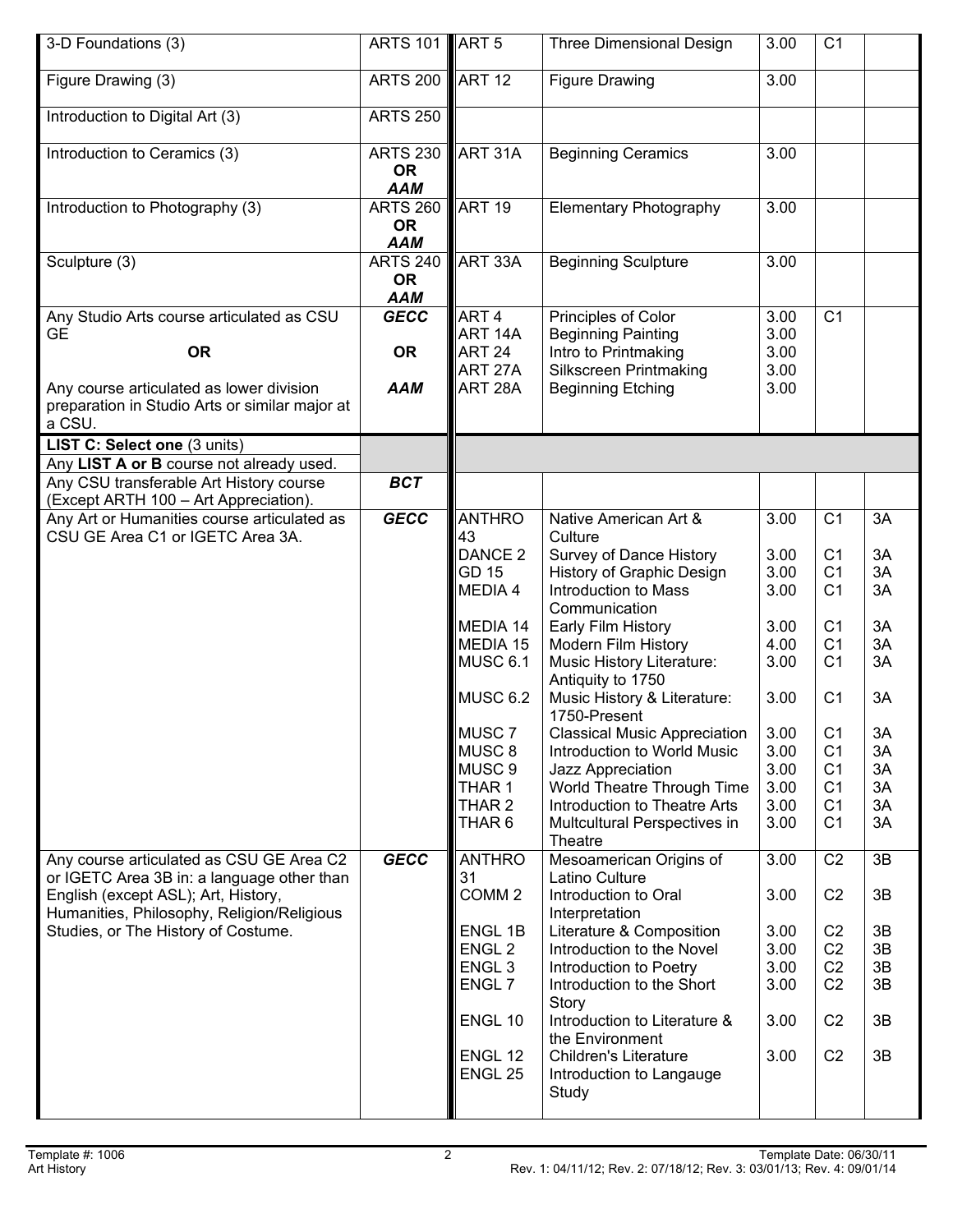| ENGL 27             | Introduction to Shakespeare                                 | 3.00         | C <sub>2</sub>                   | 3B        |
|---------------------|-------------------------------------------------------------|--------------|----------------------------------|-----------|
|                     | American Literature: Pre-                                   |              |                                  |           |
| <b>ENGL</b><br>30.1 | Colonial Period to the Civil<br>War                         | 3.00         | C <sub>2</sub>                   | 3B        |
|                     |                                                             |              |                                  |           |
| <b>ENGL</b>         | American Literature from                                    | 3.00         | C <sub>2</sub>                   | 3B        |
| 30.2                | 1865 to Present                                             |              |                                  |           |
| ENGL <sub>31</sub>  | African American Arts &                                     | 3.00         | C <sub>2</sub>                   | 3B        |
|                     | Literature                                                  |              |                                  |           |
| ENGL <sub>33</sub>  | Chicano/Chicana Arts &<br>Literature                        | 3.00         | C <sub>2</sub>                   | 3B        |
| <b>ENGL</b>         | Survey of English Literature                                | 3.00         | C <sub>2</sub>                   | 3B        |
| 46.1                | Part 1                                                      |              |                                  |           |
| <b>ENG 46.2</b>     | Survey of English Literature                                | 3.00         | C <sub>2</sub>                   | 3B        |
|                     | Part 2                                                      |              |                                  |           |
| FREN 1<br>FREN 2    | Elementary French Part 1<br><b>Elementary French Part 2</b> | 4.00<br>4.00 | C <sub>2</sub><br>C <sub>2</sub> | 6A<br>3B, |
|                     |                                                             |              |                                  | 6A        |
| FREN <sub>3</sub>   | Intermediate French Part 1                                  | 4.00         | C <sub>2</sub>                   | 3B,       |
|                     |                                                             |              |                                  | 6A        |
| FREN 4              | Intermediate French Part 2                                  | 4.00         | C <sub>2</sub>                   | 3B,       |
| GERM 1              | Elementary German Part 1                                    | 4.00         | C <sub>2</sub>                   | 6A<br>6A  |
| GERM <sub>2</sub>   | Elementary German Part 2                                    | 4.00         | C <sub>2</sub>                   | 3B,       |
|                     |                                                             |              |                                  | 6A        |
| GERM <sub>3</sub>   | Intermediate German Part 1                                  | 4.00         | C <sub>2</sub>                   | 3B,       |
|                     |                                                             |              |                                  | 6A        |
| GERM 4              | Intermediate German Part 2                                  | 4.00         | C <sub>2</sub>                   | 3B,       |
| <b>HIST 1.1</b>     | World History to 1500                                       | 3.00         | C <sub>2</sub>                   | 6A<br>3B  |
| <b>HIST 1.2</b>     | World History Since 1500                                    | 3.00         | C <sub>2</sub>                   | 3B        |
| <b>HIST 4.1</b>     | History of Western                                          | 3.00         | C <sub>2</sub>                   | 3B        |
|                     | Civilzation to 1648                                         |              |                                  |           |
| <b>HIST 4.2</b>     | <b>History of Western</b>                                   | 3.00         | C <sub>2</sub>                   | 3B        |
| <b>HUMAN</b>        | Civilization from 1648<br>Western Humanities: Arts,         | 3.00         | C <sub>2</sub>                   | 3B        |
| 4.1                 | Ideas & Values                                              |              |                                  |           |
| <b>HUMAN</b>        | Western Humanities from                                     | 3.00         | C <sub>2</sub>                   | 3B        |
| 4.2                 | 1600                                                        |              |                                  |           |
| <b>HUMAN 5</b>      | <b>World History</b>                                        | 3.00         | C <sub>2</sub>                   | 3B        |
| <b>HUMAN 6</b>      | Humanities in the United                                    | 3.00         | C <sub>2</sub>                   | 3B        |
| <b>HUMAN 7</b>      | <b>States</b><br>Intro to the Humanities                    | 3.00         | C <sub>2</sub>                   |           |
| <b>HUMAN 8</b>      | <b>Comparative Mythology</b>                                | 3.00         | C <sub>2</sub>                   | 3B<br>3B  |
| <b>HUMAN</b>        | The Humanities in Asia: Arts,                               | 3.00         | C <sub>2</sub>                   | 3B        |
| 20                  | Ideas, and Values                                           |              |                                  |           |
| <b>HUMAN</b>        | Humanities in the Middle                                    | 3.00         | C <sub>2</sub>                   | 3B        |
| 21                  | East                                                        |              |                                  |           |
| <b>HUMAN</b>        | Humanities in Africa: Arts,                                 | 3.00         | C <sub>2</sub>                   | 3B        |
| 22<br><b>ITAL 1</b> | Ideas, and Values<br>Elementary Italian Part 1              | 4.00         | C <sub>2</sub>                   | 6A        |
| <b>ITAL 2</b>       | Elementary Italian Part 2                                   | 4.00         | C <sub>2</sub>                   | 3B,       |
|                     |                                                             |              |                                  | 6A        |
| <b>ITAL 3</b>       | Intermediate Italian Part 1                                 | 4.00         | C <sub>2</sub>                   | 3B,       |
|                     |                                                             |              |                                  | 6A        |
| <b>ITAL 4</b>       | Intermediate Italian Part 2                                 | 4.00         | C <sub>2</sub>                   | 3B,       |
| <b>ITAL 39.1</b>    | Intro to Italian Literature in                              | 4.00         | C <sub>2</sub>                   | 6A<br>3B  |
|                     | Translation                                                 |              |                                  |           |
|                     |                                                             |              |                                  |           |
|                     |                                                             |              |                                  |           |
|                     |                                                             |              |                                  |           |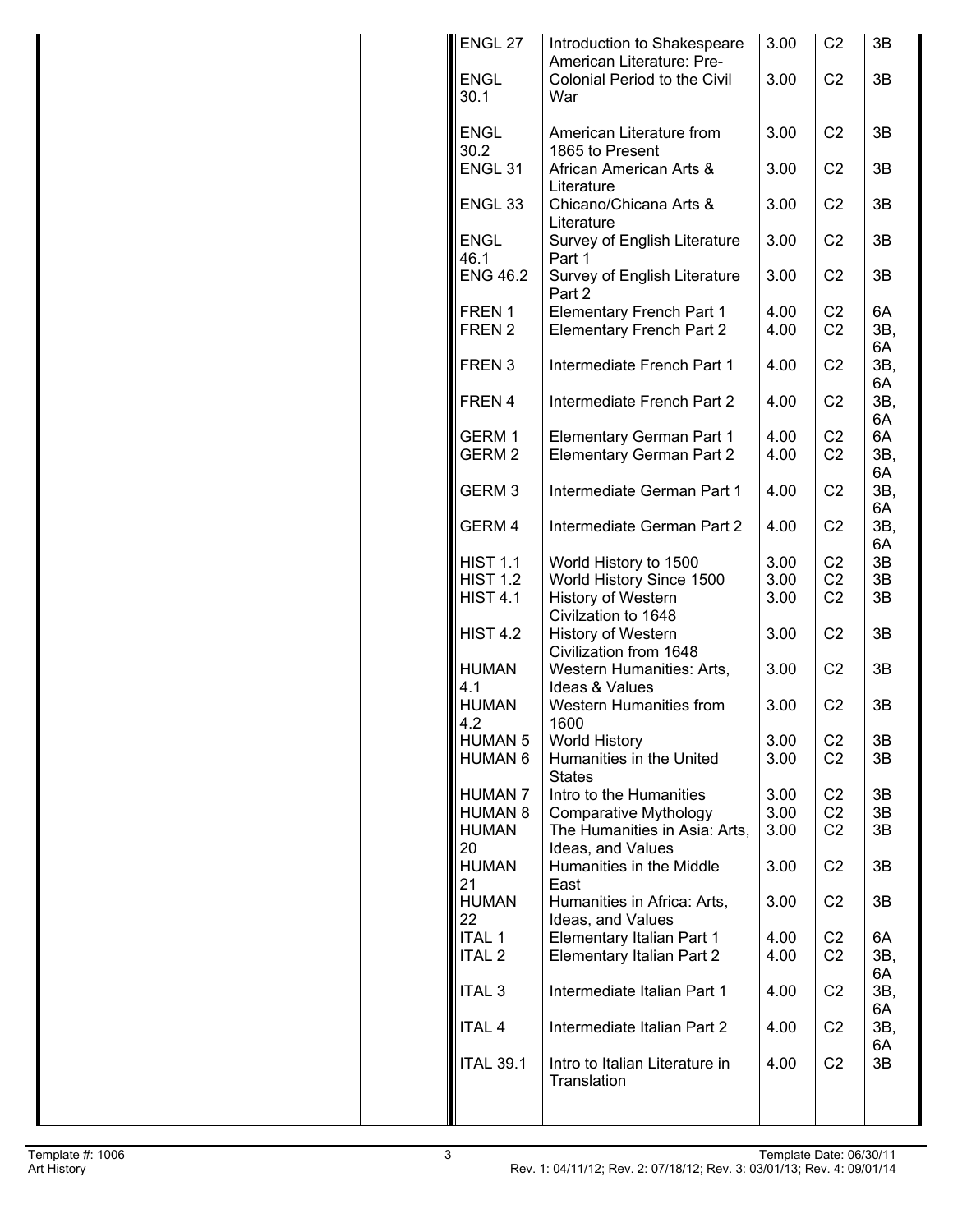|                                                                             |             | Total Units that may be double-counted<br>(The transfer GE Area limits must not be exceeded) |                                                                                        | $6-9$                | $6-9$                                              |                      |
|-----------------------------------------------------------------------------|-------------|----------------------------------------------------------------------------------------------|----------------------------------------------------------------------------------------|----------------------|----------------------------------------------------|----------------------|
| <b>Total Units for the Major:</b>                                           | 18          |                                                                                              | <b>Total Units for the Major:</b>                                                      | $21 - 22$            |                                                    |                      |
|                                                                             |             | HIST 33                                                                                      | History of Mexico                                                                      | 3.00                 | D <sub>6</sub><br>D <sub>6</sub>                   | 4F<br>4F             |
|                                                                             |             | HIST 30                                                                                      | History of Chicanos &<br>Latinos from 1848 to Present<br>African-American History      | 3.00<br>3.00         | D <sub>3</sub><br>D <sub>6</sub><br>D3,            | 4C,<br>4F<br>4C,     |
|                                                                             |             | <b>HIST 22</b><br>HIST <sub>26</sub>                                                         | History of California                                                                  | 3.00                 | D <sub>3</sub><br>D <sub>6</sub>                   | 4C,<br>4F            |
|                                                                             |             | <b>HIST 8.2</b>                                                                              | History of Latin America from<br>1830 to Present                                       | 3.00                 | D <sub>6</sub>                                     | 4F                   |
|                                                                             |             | <b>HIST 8.1</b>                                                                              | History of Latin America<br>From Pre-Columbian to 1930                                 | 3.00                 | D <sub>6</sub>                                     | 4F                   |
|                                                                             |             | <b>ANTHRO</b><br>34                                                                          | Native Cultures of California                                                          | 3.00                 | D1,<br>D <sub>3</sub>                              | 4A,<br>4C            |
|                                                                             |             | <b>ANTHRO</b><br>32                                                                          | Native American Culture of<br>North America                                            | 3.00                 | D1,<br>D <sub>3</sub>                              | 4A,<br>4C            |
|                                                                             |             | <b>ANTHRO</b><br>30                                                                          | Anthropology of<br>Globalization                                                       | 3.00                 | D <sub>1</sub><br>D7                               | 4A,<br>4G            |
|                                                                             |             | <b>ANTHRO</b><br>21                                                                          | American Folklore & Folklife                                                           | 3.00                 | D1,<br>D <sub>3</sub>                              | 4A,<br>4C            |
| Any course articulated as CSU GE Area D1,<br>D3, D4, or D6 or IGETC Area 4. | <b>GECC</b> | <b>ANTHRO</b><br>3                                                                           | Prehistory & Archaeology                                                               | 3.00                 | D1,<br>D <sub>5</sub> ,<br>D7                      | 4A                   |
|                                                                             |             | SPAN 4                                                                                       | Intermediate Spanish Part 2                                                            | 4.00                 | C <sub>2</sub>                                     | 3B,<br>6A            |
|                                                                             |             | SPAN <sub>3</sub>                                                                            | Intermediate Spanish Part 1                                                            | 4.00                 | C <sub>2</sub>                                     | 3B,<br>6A            |
|                                                                             |             | SPAN <sub>1</sub><br>SPAN <sub>2</sub>                                                       | Elementary Spanish Part 1<br>Elementary Spanish Part 2                                 | 4.00<br>4.00         | C <sub>2</sub><br>C <sub>2</sub>                   | 3B<br>3B<br>6A<br>6A |
|                                                                             |             | RELS <sub>32</sub>                                                                           | Religion in America                                                                    | 3.00                 | C <sub>2</sub>                                     |                      |
|                                                                             |             | RELS <sub>21</sub><br>RELS <sub>22</sub>                                                     | The Hebrew Bible<br>Early Christian Literature                                         | 3.00<br>3.00         | C <sub>2</sub><br>C <sub>2</sub>                   | 3B                   |
|                                                                             |             | RELS <sub>15</sub>                                                                           | Islam                                                                                  | 3.00                 | C <sub>2</sub>                                     | 3B                   |
|                                                                             |             | RELS <sub>3</sub><br><b>RELS</b><br>6.66                                                     | History of God<br>History of Satan                                                     | 3.00<br>3.00         | C <sub>2</sub><br>C <sub>2</sub>                   | 3B<br>3B             |
|                                                                             |             | RELS <sub>2</sub>                                                                            | <b>Comparative Religious</b><br><b>Studies</b>                                         | 3.00                 | C <sub>2</sub>                                     | 3B                   |
|                                                                             |             | RELS <sub>1</sub>                                                                            | Introduction to Religious<br><b>Studies</b>                                            | 3.00                 | C <sub>2</sub>                                     | 3B                   |
|                                                                             |             | <b>PHIL 21</b>                                                                               | History of Western<br>Philosophy: Modern                                               | 3.00                 | C <sub>2</sub>                                     | 3B                   |
|                                                                             |             | <b>PHIL 20</b>                                                                               | History of Western<br>Philosophy: Ancient &<br>Medieval                                | 3.00<br>3.00         | C <sub>2</sub><br>C <sub>2</sub>                   | 3B<br>3B             |
|                                                                             |             | PHIL 11<br>PHIL 12                                                                           | Intro to Asian Philosophy<br><b>Environmental Philosophy</b>                           | 3.00<br>3.00         | C <sub>2</sub><br>C <sub>2</sub>                   | 3B<br>3B             |
|                                                                             |             | <b>PHIL 10</b>                                                                               | Philosophy of Peace &<br>Nonviolent Action                                             | 3.00                 | C <sub>2</sub>                                     | 3B                   |
|                                                                             |             | PHIL <sub>6</sub><br>PHIL <sub>7</sub><br>PHIL <sub>9</sub>                                  | Intro to Philosophy<br><b>Contemporary Moral Issues</b><br><b>Political Philosophy</b> | 3.00<br>3.00<br>3.00 | C <sub>2</sub><br>C <sub>2</sub><br>C <sub>2</sub> | 3B<br>3B<br>3B       |
|                                                                             |             |                                                                                              | Conversation & Culture Thru<br>Film                                                    |                      |                                                    |                      |
|                                                                             |             | <b>ITAL 70A</b>                                                                              | Intermediate Italian                                                                   | 3.00                 | C <sub>2</sub>                                     |                      |